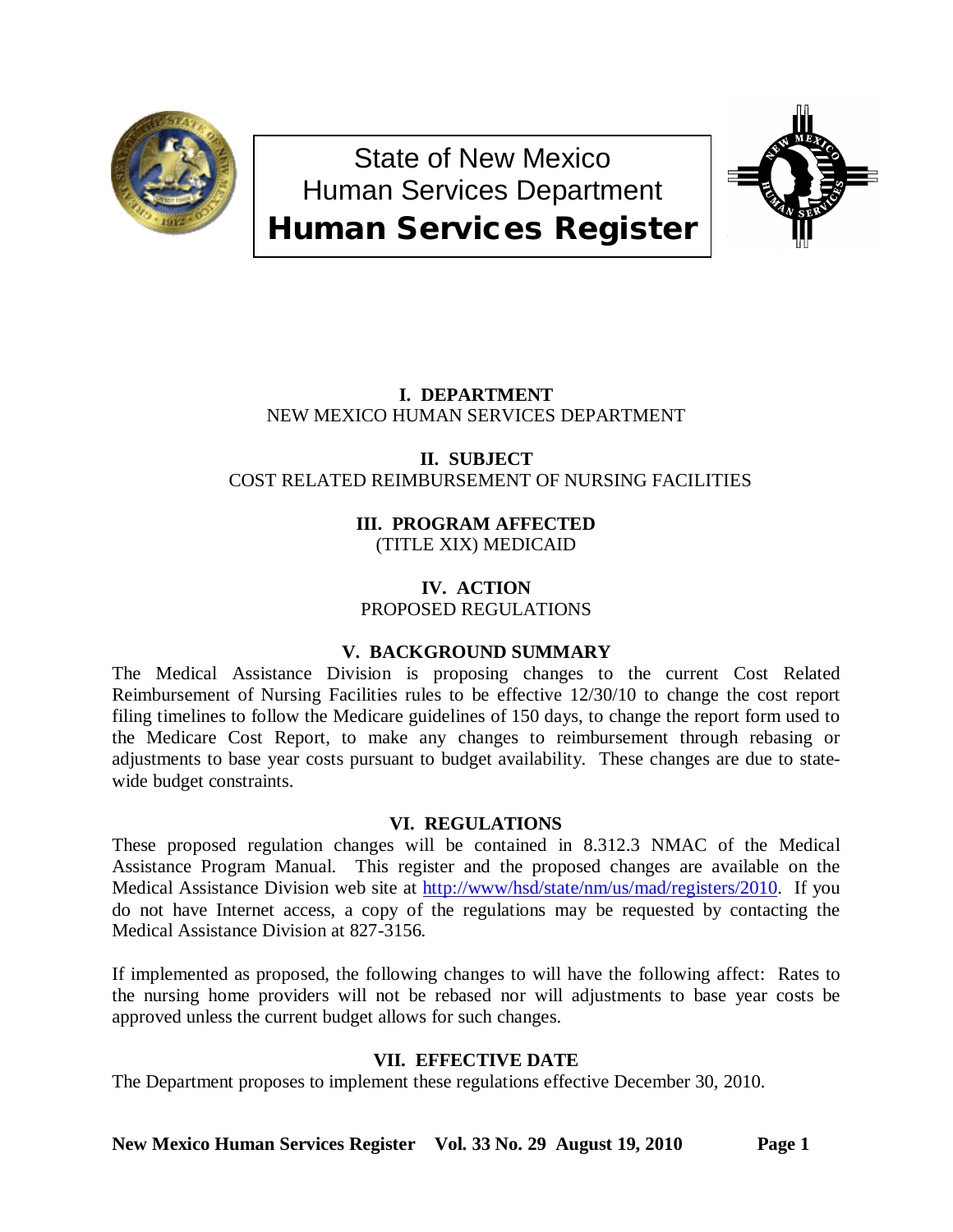## **VIII. PUBLIC HEARING**

A public hearing to receive testimony on these proposed regulations will be held at 9:00 a.m. on Tuesday, November 16, 2010, in the ASD conference room of the Plaza San Miguel, 729 St. Michael's Drive, Santa Fe.

If you are a person with a disability and you require this information in an alternative format or require a special accommodation to participate in the public hearing, please contact the Division toll free at 1-888-997-2583 and ask for extension 7-3156. In Santa Fe call 827-3156. The Department's TDD system may be accessed toll-free at 1-800-659-8331 or in Santa Fe by calling 827-3184. The Department requests at least ten (10) days advance notice to provide requested alternative formats and special accommodations.

Copies of all comments will be made available by the Medical Assistance Division upon request by providing copies directly to a requestor or by making them available on the MAD website or at a location within the county of the requestor.

## **IX. ADDRESS**

Interested persons may address written or recorded comments to:

Kathryn Falls, Secretary Human Services Department P.O. Box 2348 Santa Fe, New Mexico 87504-2348

These comments must be received no later than 5:00 p.m. on November 16, 2010. Written and recorded comments will be given the same consideration as oral comments made at the public hearing. Interested persons may also address comments via electronic mail to: [Magdalena.Romero@state.nm.us.](mailto:Magdalena.Romero@state.nm.us)

## **X. PUBLICATIONS**

Publication of these regulations approved by:

KATHRYN FALLS, SECRETARY HUMAN SERVICES DEPARTMENT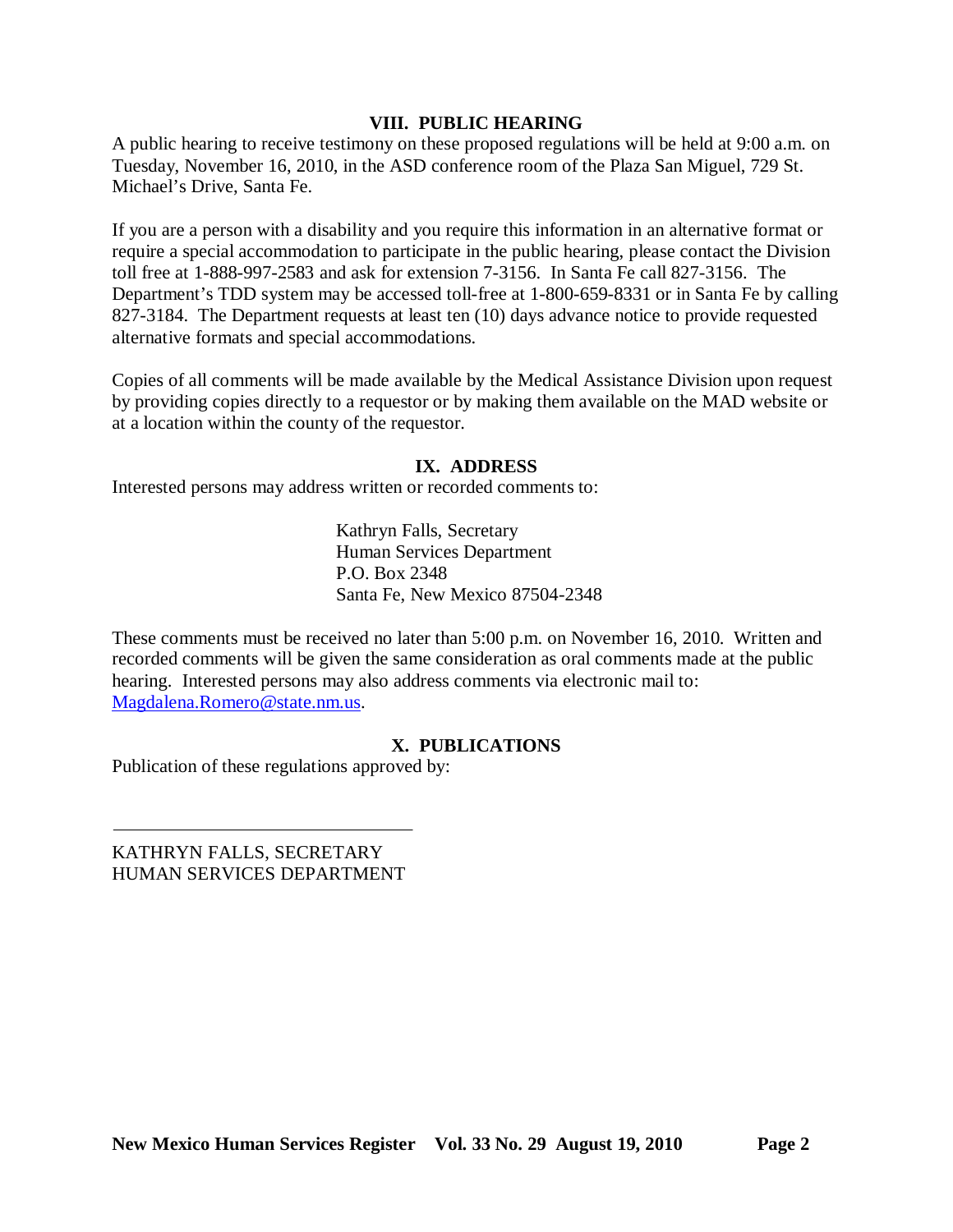#### **TITLE 8 SOCIAL SERVICES CHAPTER 312 LONG TERM CARE SERVICES - NURSING SERVICES PART 3 COST RELATED REIMBURSEMENT OF NURSING FACILITIES**

**8.312.3.3 STATUTORY AUTHORITY:** The New Mexico medicaid program is administered pursuant to regulations promulgated by the federal department of health and human services under Title XIX of the Social Security Act, as amended and by the state human services department pursuant to state statute. See NMSA 1978, Section 27-2-12 et seq. [(Repl. Pamp. 1991)].

[1/1/95; 8.312.3.3 NMAC - Rn, 8 NMAC 4.MAD.000.3, 7-1-02; A, 12-30-10]

**8.312.3.5 EFFECTIVE DATE:** February 1, 1995, unless a later date is cited at the end of a section. [1/1/95, 2/1/95; 8.312.3.5 NMAC - Rn, 8 NMAC 4.MAD.000.5, 7-1-02; A, 12-30-10]

**8.312.3.6 OBJECTIVE:** The objective of [these regulations] this rule is to provide policies for the service [1/1/95, 2/1/95; 8.312.3.6 NMAC - Rn, 8 NMAC 4.MAD.000.6, 7-1-02; A, 12-30-10] portion of the New Mexico medicaid program. These policies describe eligible providers, covered services, noncovered services, utilization review, and provider reimbursement.

**8.312.3.8 MISSION STATEMENT:** [The mission of the New Mexico medical assistance division (MAD) is to maximize the health status of medicaid eligible individuals by furnishing payment for quality health services at levels comparable to private health plans.] To reduce the impact of poverty on people living in New Mexico and to assure low income and individuals with disabilities in New Mexico equal participation in the life of their communities.

[2/1/95; 8.312.3.8 NMAC - Rn, 8 NMAC 4.MAD.002, 7-1-02; A, 12-30-10]

**8.312.3.10 GENERAL REIMBURSEMENT POLICY:** The human services department will reimburse nursing facilities (effective October 1, 1990, the skilled nursing facility/intermediate care facility SNF/ICF distinction is eliminated; see Section 8.312.3.16.) the lower of the following, effective July 1, 1984:

A. billed charges;

B. the prospective rate as constrained by the ceilings (Section 8.312.3.16 NMAC) established by the department as described in this plan.

[2/1/95; 8.312.3.10 NMAC - Rn, 8 NMAC 4 MAD.731-D.I, 7-1-02; A, 12-30-10]

### **SETTING OF PROSPECTIVE RATES:**

A. **Adequate cost data:**

 (1) Providers receiving payment on the basis of reimbursable cost must provide adequate cost data based on financial and statistical records which can be verified by qualified auditors. The cost data must be based on an approved method of cost finding and on the accrual basis of accounting. However, where governmental institutions operate on a cash basis of accounting, cost data on this basis will be acceptable, subject to appropriate treatment of capital expenditures.

 (2) **Cost finding:** The cost finding method to be used by NF providers will be the step-down method. This method recognizes that services rendered by certain non-revenue-producing departments or centers are utilized by certain other non-revenue-producing centers. All costs of non-revenue-producing centers are allocated to all centers which they serve, regardless of whether or not these centers produce revenue. The cost of the non-revenue-producing center serving the greatest number of other centers, while receiving benefits from the least number of centers, is apportioned first. Following the apportionment of the cost of the non-revenue-producing center, that center will be considered "closed" and no further costs will be apportioned to it. This applies even though it may have received some service from a center whose cost is apportioned later. Generally when two centers render services to an equal number, that center which has the greater amount of expense will be allocated first.

B. **Reporting year:** For the purpose of determining a prospective per diem rate related to cost for NF services, the reporting year is the provider's fiscal year. The provider will submit a cost report each year.

C. **Cost reporting:** At the end of each fiscal year the provider will provide to the state agency or its audit agent an itemized list of allowable cost (financial and statistical report) on the N.M. [Title XIX cost reporting form.] Providers will submit the medicare cost report form. This itemized list must be submitted within [90] 150 days after the close of the provider's cost reporting year. Failure to file a report within the [90]  $150$ -day limit[,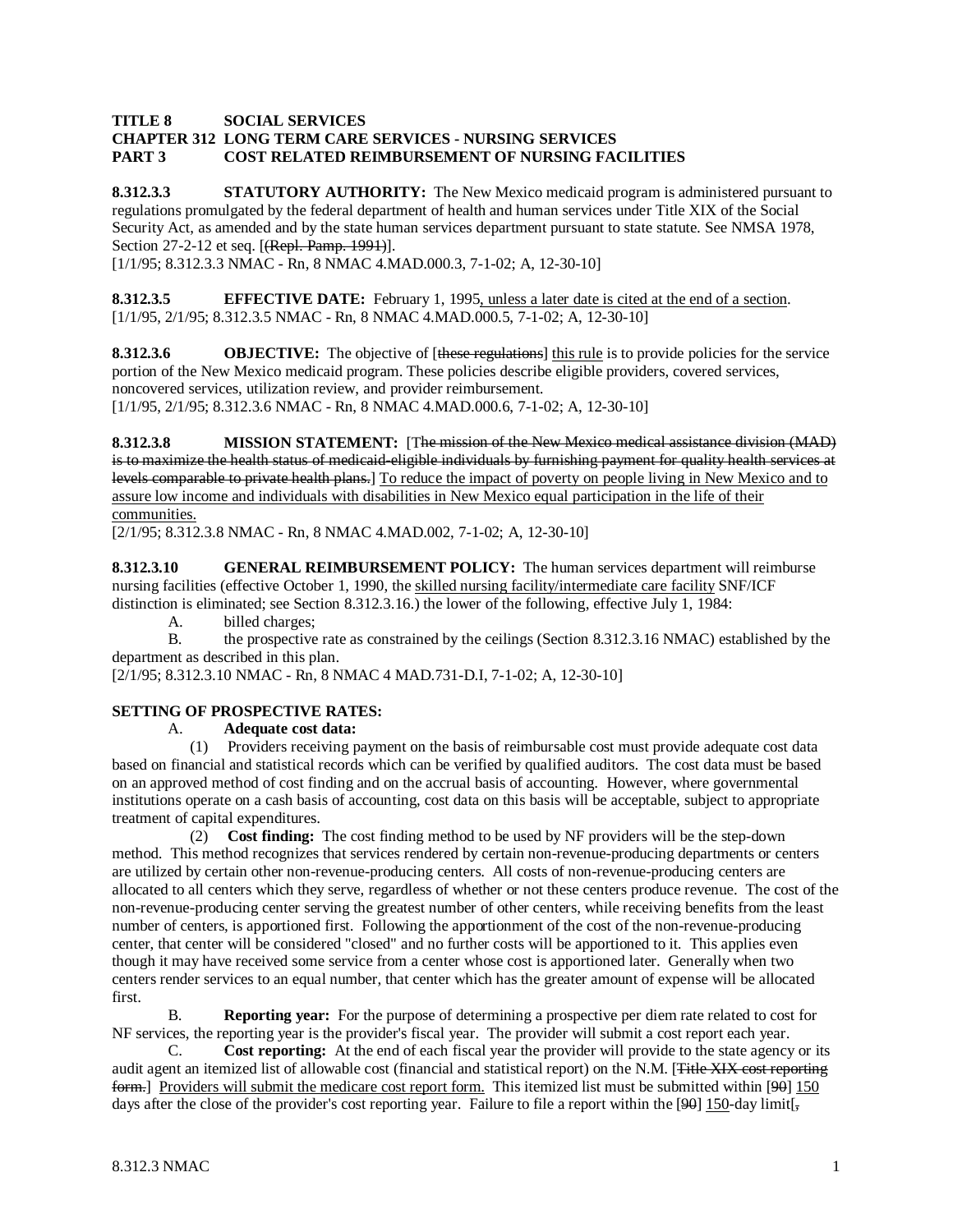unless an extension is granted prior to the due date,] will result in termination of Title XIX payments. [Extensions must be requested in writing from the medical assistance division prior to the due date of the cost report. ] In the case of a change of ownership the previous provider must file a final cost report as of the date of the change of ownership in accordance with reporting requirements specified in this plan. The department will withhold the last month's payment to the previous provider as security against any outstanding obligations to the department. The provider must notify the department 60 days prior to any change in ownership.

### D. **Retention of records:**

 (1) Each NF provider shall maintain financial and statistical records of the period covered by such cost report for a period of not less than four years following the date of submittal of the [New Mexico Title XIX cost report] medicare cost report to the state agency. These records must be accurate and in sufficient detail to substantiate the cost data reported. The provider shall make such records available upon demand to representatives of the state agency, the state audit agent, or the department of health and human services.

 (2) The state agency or its audit agent will retain all cost reports submitted by providers for a period of not less than three years following the date of final settlement of such reports.

E. **Audits:** Audits will be performed in accordance with 42 CFR 447.202.

 (1) **Desk audit:** Each cost report submitted will be subjected to a comprehensive desk audit by the state audit agent. This desk audit is for the purpose of analyzing the cost report. After each desk audit is performed, the audit agent will submit a complete report of the desk review to the state agency.

 (2) **Field audit:** Field audits will be performed on all providers at least once every three years. The purpose of the field audit of the provider's financial and statistical records is to verify that the data submitted on the cost report are in fact accurate, complete and reasonable. The field audits are conducted in accordance with generally accepted auditing standards and of sufficient scope to determine that only proper items of cost applicable to the service furnished were included in the provider's calculation of its cost and to determine whether the expenses attributable to such proper items of cost were accurately determined and reasonable. After each field audit is performed, the audit agent will submit a complete report of the audit to the state agency. This report will meet generally accepted auditing standards and shall declare the auditor's opinion as to whether, in all material respects, the costs reported by the provider are allowable, accurate and reasonable in accordance with the state plan. These audit reports will be retained by the state agency for a period of not less than three years from the date of final settlement of such reports.

F. **Overpayments:** All overpayments found in audits will be accounted for on the HCFA-64 report to [HHS] health and human services (HHS) no later than the second quarter following the quarter in which found.

G. **Allowable costs:** The following identifies costs that are allowable in the determination of a provider's actual, allowable and reasonable costs. All costs are subject to all other terms stated in HIM-15 that are not modified by these regulations.

 (1) **Cost of meeting certification standards:** These will include all items of expense that the provider must incur under:

- (a) 42 CFR 442;
- (b) Sections 1861(j) and 1902(a)(28) of the Social Security Act;
- (c) standards included in  $42$  CFR  $431.610$ ; and

 (d) cost incurred to meet requirements for licensing under state law which are necessary for providing NF service.

 (2) **Costs of routine services:** Allowable costs shall include all items of expense that providers incur to provide routine services, known as operating costs. Operating costs include such things as:

- (a) regular room;
- (b) dietary and nursing services;
- (c) medical and surgical supplies (including syringes, catheters; ileostomy, and colostomy

supplies);

(d) use of equipment and facilities;

 (e) general services, including administration of oxygen and related medications, hand feeding, incontinency care, tray service and enemas;

 (f) items furnished routinely and relatively uniform to all patients, such as patient gowns, water pitchers, basins and bed pans;

 (g) items stocked at nursing stations or on the floor in gross supply and distributed or used individually in small quantities, such as alcohol and body rubs, applicators, cotton balls, bandaids, laxatives and fecal softeners, aspirin, antacids, [OTC] over-the-counter (OTC) ointments, and tongue depressors;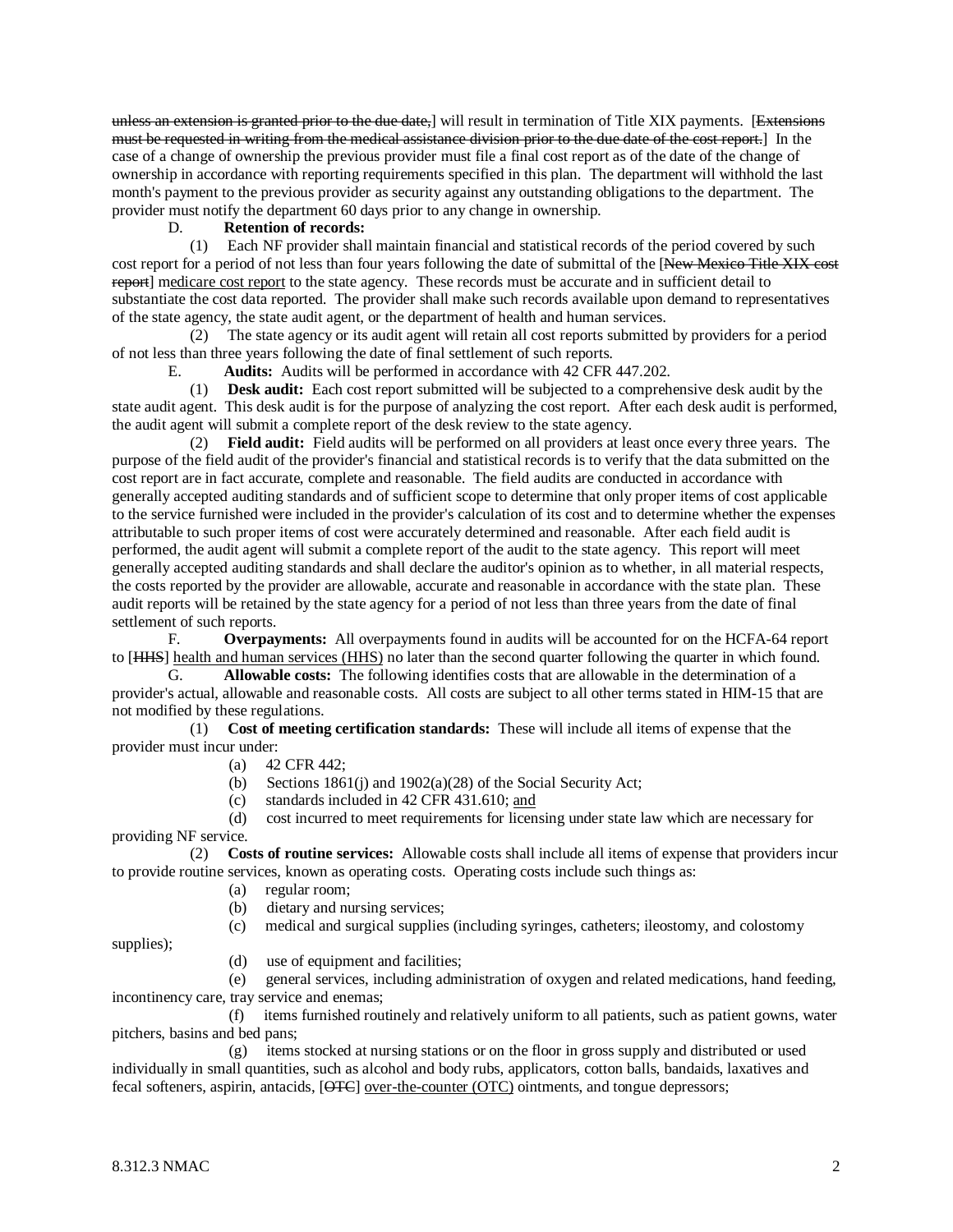(h) items which are used by individual patients but which are reusable and expected to be available, such as ice bags, bed rails, canes, crutches, walkers, wheelchairs, traction equipment, and other durable equipment;

physician;

(i) special dietary supplements used for tube feeding or oral feeding even if prescribed by a

(j) laundry services including basic personal laundry;

 (k) The department will make payment directly to the medical equipment provider in accordance with procedures outlined in 8.324.5 NMAC, *Durable Medical Equipment and Medical Supplies*, and subject to the limitations on rental payments contained in that section; and

 (l) managerial, administrative, professional, and other services related to the providers operation and rendered in connection with patient care.

 (3) **Facility costs**, for purpose of specific limitations included in this plan, include only depreciation, lease costs, and long-term interest.

 (a) Depreciation is the systematic distribution of the cost or other basis of tangible assets, less salvage value, over the estimated useful life of the assets.

 (i) The basis for depreciation is the historical cost of purchased assets or the fair market value at the time of donation for donated assets.

(ii) Historical cost is the actual cost incurred in acquiring and preparing an asset for use.

(iii) Fair market value is the price for which an asset would have been purchased on the date of acquisition in an arms-length transaction between an informed buyer and seller, neither being under any compulsion to buy or sell. Fair market value shall be determined by a qualified appraiser who is a registered member of the American institute of real estate appraisers (MAI) and who is acceptable to the department.

 (iv) In determining the historical cost of assets where an on-going facility is purchased, the provisions of medicare provider reimbursement manual (HIM-15), Section 104.14 will apply.

 (v) Depreciation will be calculated using the straight-line method and estimated useful lives approximating the guidelines published in American hospital association chart of accounts for hospitals.

 (b) Long-term interest is the cost incurred for the use of borrowed funds for capital purposes, such as the acquisition of facility, equipment, improvements, etc., where the original term of the loan is more than one year.

 (c) Lease term will be considered a minimum of five years for purposes of determining allowable lease costs.

 (4) **Gains and losses on disposition:** Gains or losses on the disposition of depreciable assets used in the program are calculated in accordance with Section 130 and 132 of HIM-15. Disposition of a provider's depreciable assets which effectively terminates its participation in the program shall include the sale, lease or other disposition of a facility to another entity whether or not that entity becomes a participant in the program. The amount of gain on the disposition of depreciable assets will be subject to recapture as allowed by HIM-15.

 (5) Depreciation, interest, lease costs, or other costs are subject to the limitations stated in Section 2422 of HIM-15 regarding approval of capital expenditures in accordance with Section 1122 of the Social Security Act.

(6) Facility costs are subject to all other terms stated in HIM-15 that are not modified by these

regulations.

### H. **Non-allowable costs:**

 (1) bad debts, charity, and courtesy allowances: bad debts on non-Title XIX program patients and charity and courtesy allowances shall not be included in allowable costs;

 (2) purchases from related organizations: cost applicable to services, facilities, and supplies furnished to a provider by organizations related to the provider by common ownership or control shall not exceed the lower of the cost to the related organization or the price of comparable services, facilities or supplies purchased elsewhere; providers shall identify such related organizations and costs in the state's cost reports;

- (3) return on equity capital;
- (4) other cost and expense items identified as unallowable in HIM-15;
- (5) interest paid on overpayments as per 8.302.2 NMAC, *Billing for Medicaid Services*; and

(6) any civil monetary penalties levied in connection to intermediate sanctions, licensure,

certification, or fraud regulations.

[2/1/95; 8.312.3.11 NMAC - Rn, 8 NMAC 4 MAD.731-D.III, 7-1-02; A, 12-01-04; A, 12-30-10]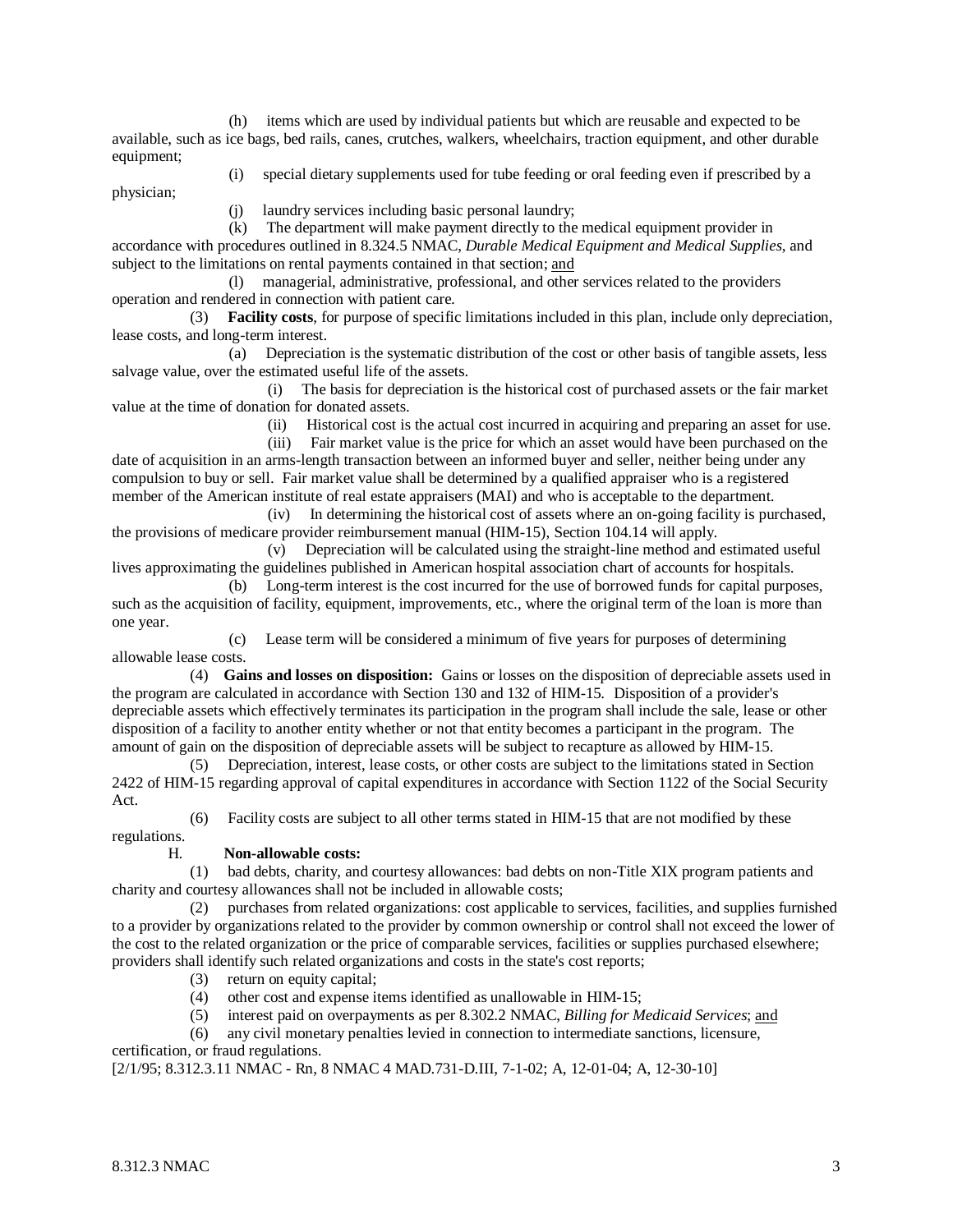**8.312.3.12 ESTABLISHMENT OF PROSPECTIVE PER-DIEM RATES:** Prospective per diem rates will be established as follows and will be the lower of the amount calculated using the following formulas, or the ceiling:

A. **Base year:** Rebasing of the prospective per diem rate will take place every three years. Therefore, the operating years under this plan will be known as year  $[1, \text{ year } 2, \text{ and year } 3]$  one, year two and year three. Because rebasing is done every three years, operating year [4] four will again become year [1] one, etc. Cost incurred, reported, audited [and/or] or desk reviewed for the provider's last fiscal year which falls in the calendar year prior to year [1] one will be used to re-base the prospective per diem rate. Rebasing of costs in excess of 110[%] percent of the previous year's audited cost per diem times the index (as described further on in these regulations) will not be recognized for calculation of the base year costs. For implementation year [1] one (effective July 1, 1984) the base year is the provider's last available audited cost report prior to January 1, 1984. Rebasing will occur out of cycle for rates effective January 1, 1996, using the provider's FYE 1994 audited cost reports. The rate period January 1, 1996, through June 30, 1996, will be considered year [1] one. The rate period July 1, 1996, through June 30, 1997, will be considered year [2] two, and the rate period July 1, 1997, through June 30, 1998, will be considered year [3] three. The rebasing cycle will resume for rates effective July 1, 1998, and continue as described in the first paragraph of this section. Pursuant to budget availability, any changes to reimbursement, including the decision to rebase rates will be at the department's discretion.

B. **Inflation factor** to recognize economic conditions and trends during the time period covered by the provider's prospective per diem rate:

 (1) Pursuant to budget availability and at the department's discretion, an inflation factor may be used to recognize economic conditions and trends. A notice will be sent out every July informing each provider that a:

(a) MBI will or will not be authorized; and

(b) the percentage increase if the MBI is authorized.

 (2) If utilized, the index used to determine the inflation factor will be the center for medicare and medicaid services (CMS) market basket index (MBI) or a percentage up to the MBI.

 (3) Each provider's operating costs will be indexed up to a common point of 12/31 for the base year, and then indexed to a mid-year point of  $12/31$  for operating year  $[4]$  one, if applicable. For out-of-cycle rebasing occurring for rates effective January 1, 1996, through June 30, 1996, the mid-year point for indexing in operating year 1 will be 3/31.

 (4) The inflation factor for the period July 1, 1996, through June 30, 1997, will be the percentage change in the (MBI) for the previous year plus [2] two percentage points.

C. **Incentives to reduce increases in costs:** As an incentive to reduce the increases in the costs of operation, the department will share with the provider in accordance with the following formula, the savings below the operating cost ceiling in effect during the state's fiscal year.

 $I = [1/2(M - N)] \leq $2.00$ 

where

 $M =$  current operating cost ceiling per diem

N - allowable operating per diem rate based on the base year's cost report

 $I =$  allowable incentive per diem

D. **Calculation of the prospective per diem rate:** The following formulas are used to determine the prospective per diem rate:

### **YEAR [1] ONE**

 $PR = BYOC$  x (1 +  $\triangle$  MBI) + I + FC

where

PR = prospective per diem rate

BYOC = allowable base year operating costs as described in A above, and indexed as described in B

above.

 $NHI =$  the change in the MBI as described in B above

 $I =$  allowable incentive per diem

FC = allowable facility costs per diem

**YEARS [2 and 3] TWO and THREE**

 $PR = (OP + I)$  x  $(1 + \Delta MBI) + FC$ 

where

PR = prospective per diem rate

OP= allowable operating costs per diem

 $I =$  allowable incentive per diem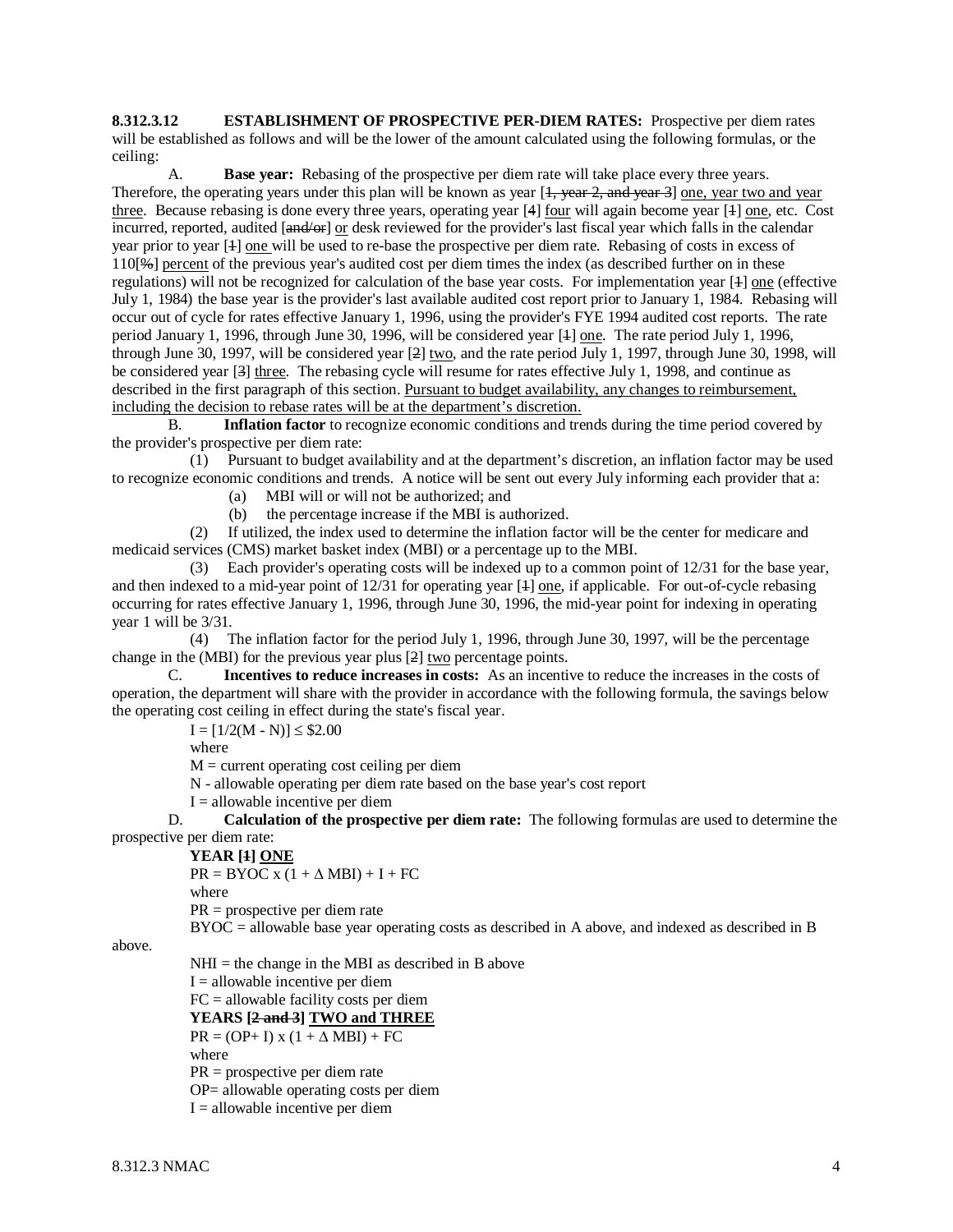$NHI =$  the change in the MBI as described in B above.

 $FC =$  allowable facility costs per diem

E. **Effective dates of prospective rates:** Rates are effective July 1 of each year for each facility.

F. **Calculation of rates for existing providers** that do not have 1983 actuals, and for newly constructed facilities entering the program after July 1, 1984.

 (1) For existing and for newly constructed facilities entering the program that do not have 1983 actuals, the provider's interim prospective per diem rate will become the sum of:

(a) the applicable facility cost ceiling; and

(b) the operating cost ceiling.

 (2) After six months of operation or at the provider's fiscal year end, whichever comes later, the provider will submit a completed cost report. This will be audited to determine the actual operating and facility cost, and retroactive settlement will take place. The provider's prospective per diem rate will then become the sum of:

(a) the lower of allowable facility costs or the applicable facility cost ceiling; and

(b) the lower of allowable operating costs or the operating cost ceiling.

 (3) Such providers will not be eligible for incentive payments until the next operating year [1] one, after rebasing.

#### G. **Changes of provider by sale of an existing facility:**

(1) When a change of ownership occurs, the provider's prospective per diem rate will become the

 (a) the lower of allowable facility costs determined by using the medicare principles of reimbursement, or the facility cost ceiling; and

 (b) the operating cost established for the previous owner/operator, or the median of operating costs for its category, whichever is higher.

(2) Such providers will not be eligible for incentive payments until the next operating year  $[4]$  one, after rebasing.

#### H. **Changes of provider by lease of an existing facility:**

 (1) When a change of ownership occurs, the provider's prospective per diem rate will become the sum of:

(a) the lower of allowable facility costs or the facility cost ceiling, as defined by this plan; and

 (b) the operating cost established for the previous owner/operator, or the median of operating costs for its category, whichever is higher.

(2) Such providers will not be eligible for incentive payments until the next operating year  $[4]$  one, after rebasing.

I. **Sale/leaseback of an existing facility:** When a sale/leaseback of an existing facility occurs, the provider's prospective rate will remain the same as before the transaction.

J. **Replacement of an existing facility:** When an existing facility is replaced, the provider's prospective rate will become the sum of:

(1) the lower of allowable facility costs or the facility cost ceiling as defined by this plan; and

 (2) the operating cost plus incentive payment paid to the provider prior to the construction of the replacement facility.

### K. **Replaced facility re-entering the medicaid program:**

When a facility is replaced by a replacement facility and the replaced facility re-enters the medicaid program either under the same ownership or under different ownership, the provider's prospective rate will become the sum of:

(a) the median operating cost for its category; and

(b) the lower of allowable facility costs or the applicable facility cost ceiling.

(2) Such providers will not be eligible for incentive payments until the next operating year  $[4]$  one, after rebasing.

#### L. **Closed facility re-entering the medicaid program:**

 (1) When a facility has been closed and re-enters the medicaid program under new ownership, it shall be considered a change of ownership and either G or H, whichever is applicable, will apply.

 (2) When a facility has been closed and re-enters the medicaid program under the same ownership within 12 months of closure, the provider's prospective rate will be the same as prior to the closing.

 (3) When a facility has been closed and re-enters the medicaid program under the same ownership more than 12 months after closure, the provider's prospective rate will be the sum of:

(a) the median operating cost for its category; and

sum of: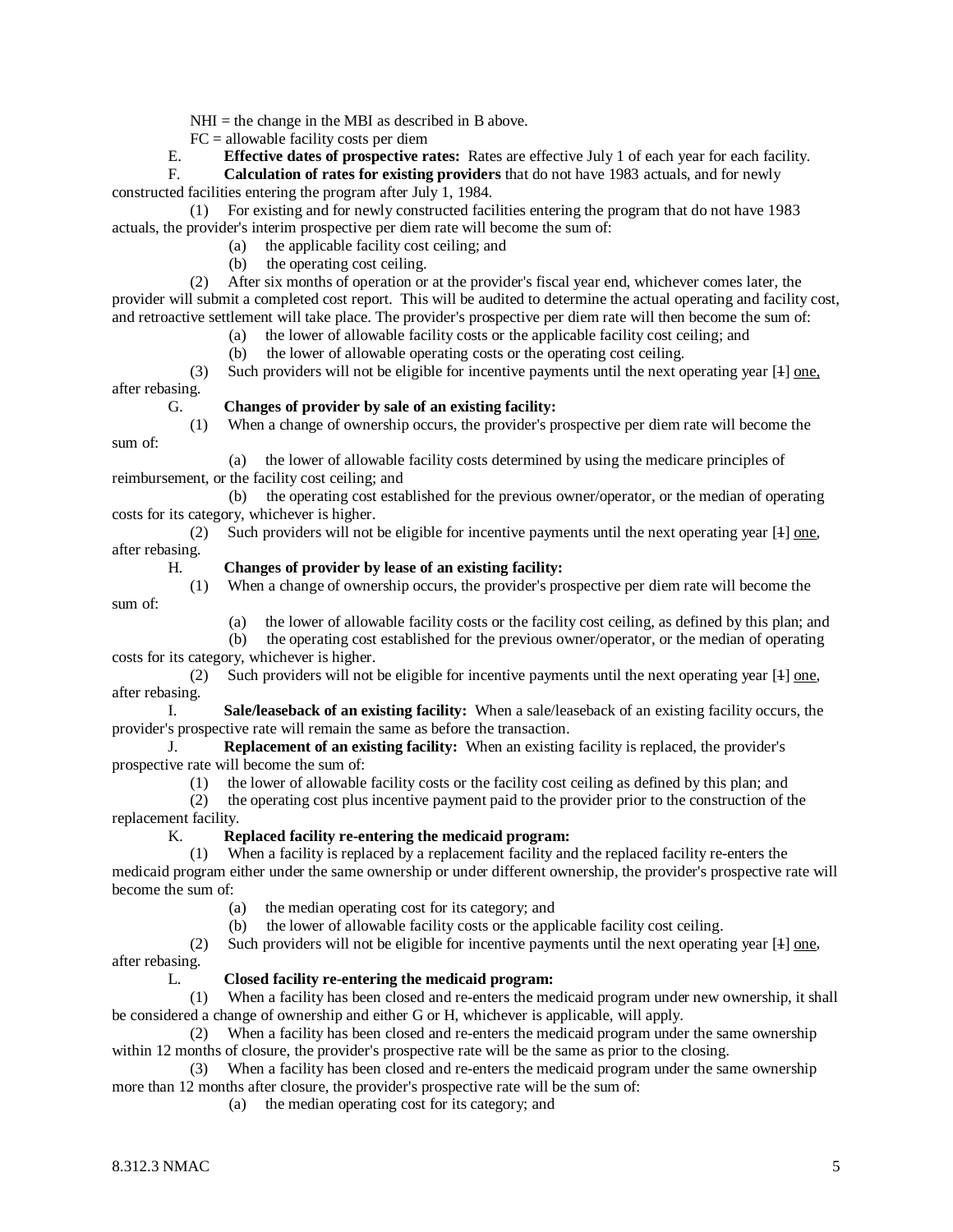(b) the lower of allowable facility costs or the applicable facility cost ceiling.

 (4) Providers of such facilities will not be eligible for incentive payments until the next operating year [1] one, after rebasing.

```
[2/1/95, 12/30/95; 8.312.3.12 NMAC - Rn, 8 NMAC 4 MAD.731-D.IV & A, 7-1-02; A, 12-30-10]
```
**8.312.3.13 ESTABLISHMENT OF CEILINGS:** The following categories are used to establish ceilings for calculating prospective per diem rates: (1) state-owned and operated NF; (2) non-state-owned and operated NF. The department determines the status of each provider for exclusion from or inclusion in any one category. Ceilings will be separately established for each category as described above, and separately established for the two areas of allowable costs, i.e. operating costs and facility costs. The operating cost ceiling will be calculated using the base year costs for year  $[4]$  one. For years  $[2 \text{ and } 3]$  two and three, the operating cost ceiling will not be recalculated. It will be indexed forward using the appropriate inflation factor. The facility cost ceiling of \$11.50 will be trended forward in year [2] two beginning July 1, 1985, by MBI minus [4] one percentage point and then annually by the MBI.

A. **Operating costs:** The ceiling for operating costs will be established at 110[\Re estable of the median of allowable costs for the base year, indexed to 12/31 of base year.

B. **Facility costs:** For existing, replacement, and newly constructed facilities, including remodeling of a facility to become a long term care facility, facility costs will be limited as follows:

 (1) Any facility that is participating in medicaid by July 1, 1984, or has been granted Section 1122 approval by July 1, 1984, for construction (including bed additions to such facilities) will be paid the lower of actual allowable facility costs or the applicable facility cost ceiling for implementation year [1] one. The facility cost ceiling will be [eleven dollars and fifty cents (\$11.50)] \$11.50.

 (2) Any new facility not approved July 1, 1984, under Section 1122 for construction (including bed additions to such facilities) will be paid the lower of actual allowable facility costs or the median of facility costs for all other existing facilities in the same category.

 (3) Effective for leases executed and binding on both parties on or after January 1, 1988, total allowable lease costs for the entire term of the lease for each facility will be limited to an amount determined by a discounted cash flow technique which will provide the lessor an annual rate of return on the fair market value of the facility equal to one time the average of the rates of interest on special issues of public debt obligations issued to the federal hospital insurance trust fund for the  $[$ twelve $]$  12 months prior to the date the facility became a provider in the New Mexico medicaid program. The rates of interest for this fund are published in both the federal register and the commerce clearing house (CCH). The basis of the total investment will be subject to the limitations described in [ $\pm$ ]  $\frac{and 2}{1}$  (1) and (2) above. The rate of return described above will be exclusive of any escalator clauses contained in the lease. The effect of escalator clauses will be considered at the time they become effective and the reasonableness of such clauses will be determined by the inflation factor described in Subsection B of 8.312.3.12 NMAC of these regulations. Any appraisal necessary to determine the fair market value of the facility will be the sole responsibility of the provider and is not an allowable cost for reimbursement under the program. The appraisals must be conducted by an appraiser certified by a nationally recognized entity, and such appraiser must be familiar with the health care industry, specifically long term care, and must be familiar with the geographic area in which the facility is located. Prior to the appraisal taking place, the provider must submit to the department the name of the appraiser, a copy of his/her certification, and a brief description of the appraiser's relevant experience. The use of a particular appraiser is subject to the approval of the department.

 (4) For newly constructed facilities, reconstruction of a facility to become a long-term care facility, and replacement facilities entering the medicaid program on or after January 1, 1988, the total basis of depreciable assets shall not exceed the median cost of construction of a nursing home as listed in the Robert S. Means construction index, adjusted for New Mexico costs and for inflation in the construction industry from the date of publication to the date the provider is expected to enter the New Mexico medicaid program. The costs of construction referred to herein is expected to include only the cost of the building and fixed equipment. A reasonable value of land and major moveable equipment will need to be added to obtain the value of the entire facility.

- (5) When an existing facility is sold, facility costs per day will be limited to the lower of:
	- (a) allowable facility costs determined by using the medicare principles of reimbursement; or
	- (b) the facility cost ceiling.
- (6) When an existing facility is leased, the facility costs per day will be limited to the lower of:
	- (a) actual allowable facility costs; or